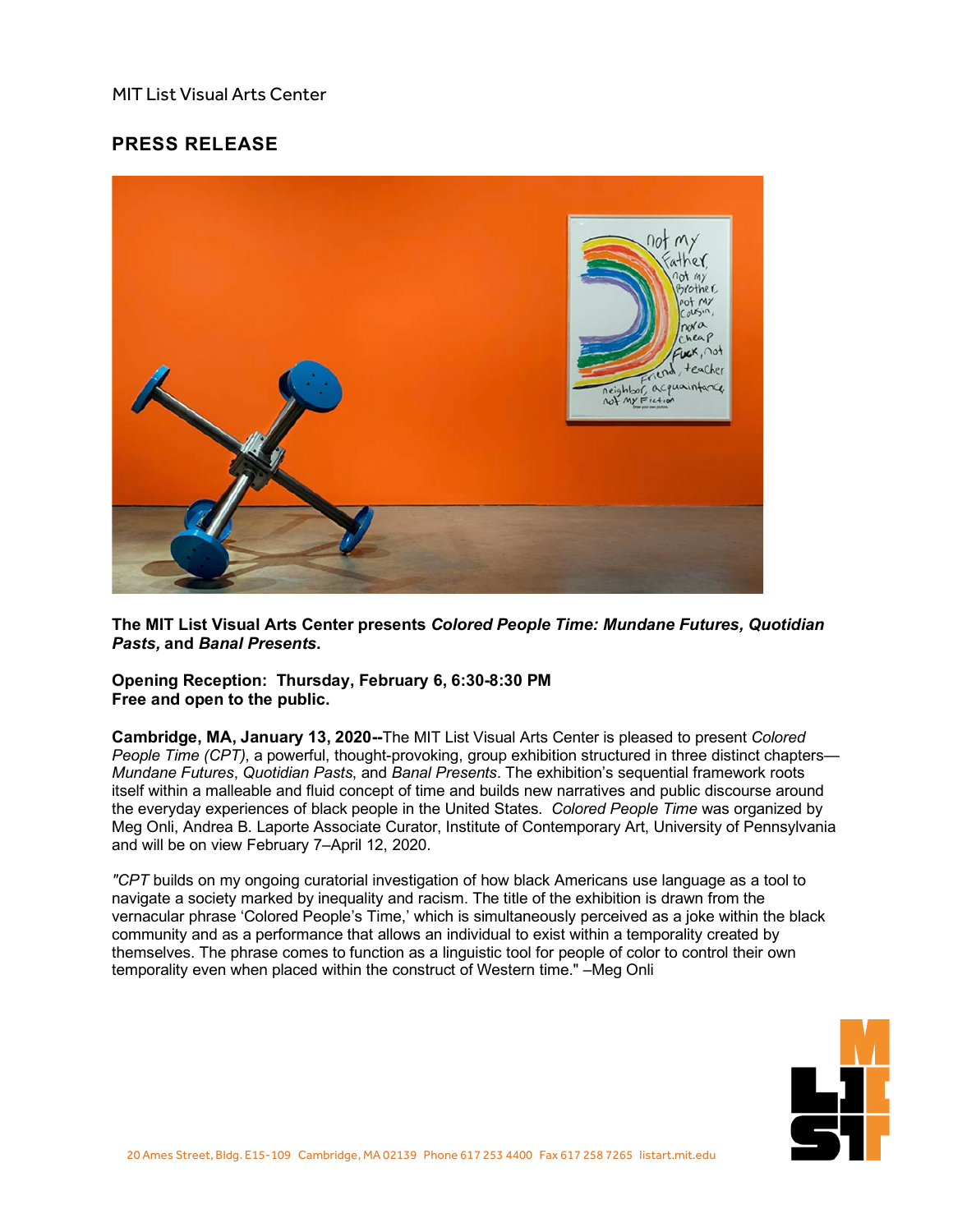Each chapter of *[Colored](https://listart.mit.edu/exhibitions/colored-people-time-mundane-futures-quotidian-pasts-banal-presents) People Time* makes unexpected connections between contemporary art, historical objects, and archival materials fostering innovative dialogue between the Penn Museum's African Collection and a wide range of media and new commissions created by emerging and established artists, including Aria Dean, Kevin Jerome Everson, Matthew Angelo Harrison, Carolyn Lazard, Dave McKenzie, Cameron Rowland, Martine Syms, and Sable Elyse Smith.

Chapter one, *Mundane Futures*, provides an opportunity to consider the future of black cultural production through the perspectives of artists Aria Dean, Jerome Everson, Dave McKenzie, and Martine Syms.

Martine Syms' *The Mundane Afrofuturist Manifesto* (2013), reimagines the future of black aesthetic both within the context of our current reality and as an extension of our past. Dave Mckenzie's *Futuro* (2016), a large-scale photographic work depicting black hands mirroring white hands holding a bedpan, offers an equally amusing and sobering representation of the future.

## **Other highlights include:**

An hour-long video from "Notes on Blaccelerationism" (2017), a critical essay originally developed by Aria Dean for *E-Flux* that explores aesthetic and philosophical trends in black cultural production; the film marks the audiovisual manifestation of her artistic practice that evolved out of the essay.

*IFO* (2017) by Kevin Jerome Everson, a 16mm film which weaves together the story of three suspected UFO sightings in Ohio through footage shot through the lens of the everyday, presenting ideas associated with our future as an extension of our current reality.

An image of Henrietta Lacks' 'Immortal' cells, which were taken without consent from the recently deceased woman in 1951 for medical research. The photograph is jointly owned by the National Institutes of Health and Getty Images, and its presentation raises profound questions around ownership over a person, the critical connection between a black body and our future, and the implications around the science fiction concept of eternal life.

Two historic texts: Sutton Griggs' 1899 black dystopian novel *Imperium in Imperio*, and *The Ten-Point Program* published in the 1972 issue of *The Black Panther*, contextualize the mundane future within the past, creating a tangible link that ties the concept to the history of blackness in America.

Chapter two, *Quotidian Pasts*, examines the complexities of collecting and displaying African objects. Cocurated with anthropologist Monique Scott, *Quotidian Pasts* is presented in collaboration with the University of Pennsylvania's Museum of Archaeology and Anthropology and brings together their historic collection of African art and objects, letters, and archival photographs with contemporary artwork, facilitating a critical and globally relevant dialogue around how museums currently value, communicate, and exhibit these pieces. Objects and archival materials on loan from the University of Pennsylvania Museum of Archaeology and Anthropology collection will be displayed inside the Museum's historic display cases and positioned around a new commission from artist Matthew Angelo Harrison.

*Banal Presents*, the third and final chapter in the exhibition series stages a conversation between the artists Carolyn Lazard, Cameron Rowland, and Sable Elyse Smith. Carolyn Lazard's *Pre-Existing Condition* (2019) delves into the history of medical experiments that were conducted between 1951 and 1974 on incarcerated people at Holmesburg Prison in Philadelphia. Sable Elyse Smith's *Coloring Book 33* (2019) and *Pivot I* (2019) utilize the vernacular of correctional facilities through the appropriation of coloring books and furniture found in visitation rooms. Smith's reconstructions of these seemingly